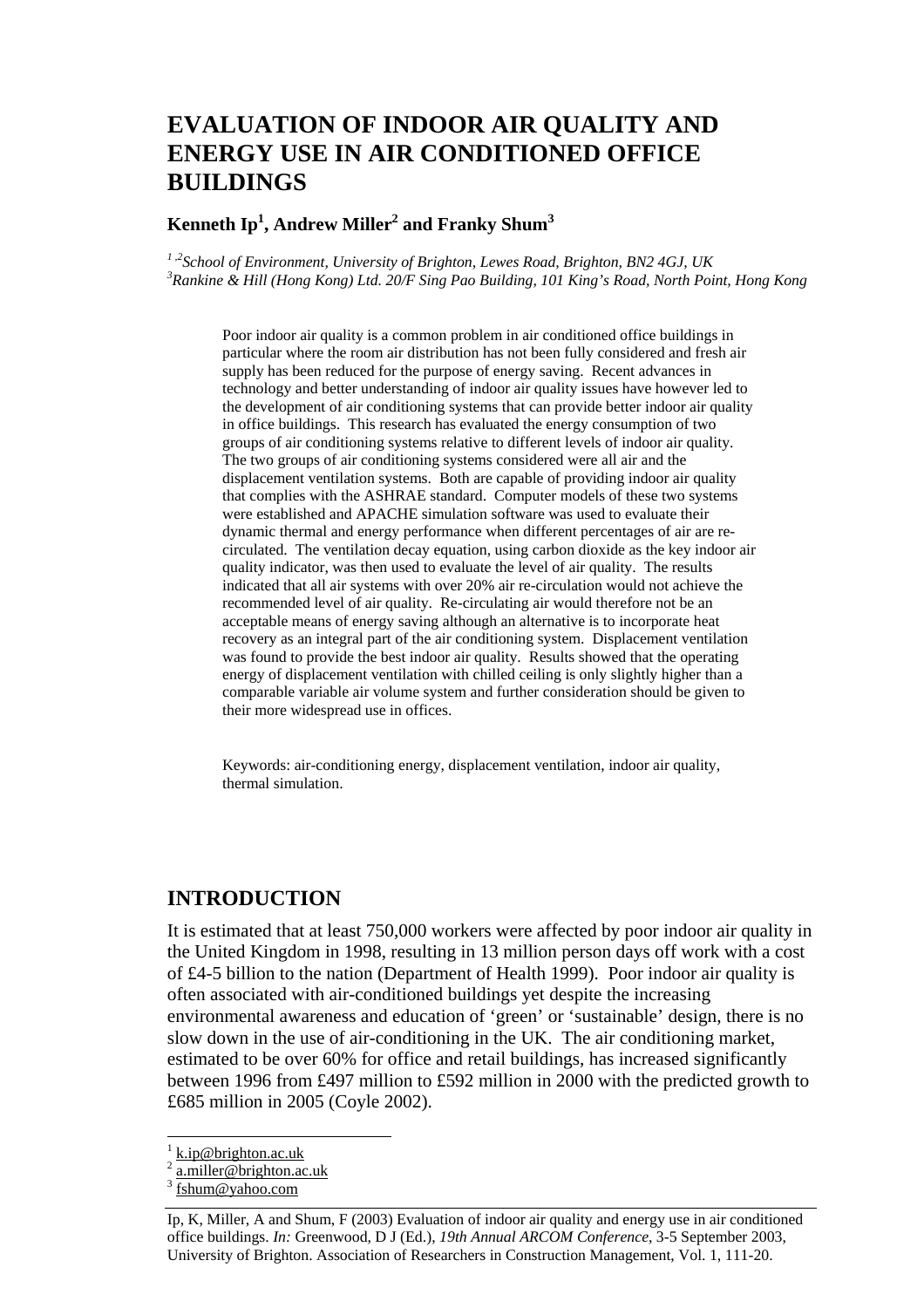In designing air conditioning systems for buildings, designers are often faced with the challenge of selecting systems that can provide acceptable indoor thermal environment and air quality, but with low level of energy consumption. This research attempts to address this dilemma by evaluating the energy consumptions of two types of air-conditioning system that are capable of providing good air indoor quality. The study commenced by identifying suitable types of air-conditioning systems. Energy performance of these selected systems were evaluated by using a commercial thermal simulation software APACHE (Application Program for Air-conditioning and Heating Engineers). The indoor air quality levels were subsequently calculated by means of the ventilation decay principle (Jones 1994). Two suitable types of air conditioning systems have been identified and eight system models were established and studied.

## **SELECTION OF AIR CONDITIONING SYSTEMS**

The design and operation of air-conditioning systems play important roles in the resulting indoor air quality of office buildings. Apart from the cleanliness of the airconditioning plants and equipment and the external air quality (Bluyssen *et al.* 2002), the two main factors affecting indoor air quality are the percentage of fresh air in the supply air and the air distribution within the room (Xing, Hatton and Awbi 2001). In an ideal scenario, the air-conditioning system should be able to supply and maintain good quality air at the breathing zone of the occupied space.

#### **Air distribution and indoor air quality**

Even with good quality of supply air, the manner in which air is distributed has a significant impact to the quality of air being inhaled by the occupants. In conventional air conditioning systems, large volumes of air, commonly between six to eight air changes per hour, are supplied through diffusers into the occupied zone. Supply air is well mixed with room air; hence its quality is much deteriorated before the occupants inhale it. Oughton (Oughton D. R. 2002) described that successful air distribution for good indoor quality relies on low velocities of supply air to avoid mixing of the room air and that air outlets should not be directed only towards the occupants. This design concept formed the basis of ventilation principles that can provide good indoor air quality. It has also led to the increasing use of air distribution systems in which the low velocity air enters at low level and air exits from the room at ceiling level. This so called 'displacement ventilation' removes the contaminants as the air rises evenly across the room, creating a 'piston' effect with minimum turbulence during the process (Jackman 1990). Currently displacement ventilation with 100% fresh air is considered as the best available system that can provide high quality air to the occupants in air-conditioned buildings (Behne 1999).

#### **Air conditioning systems for evaluation**

Air-conditioning systems can broadly be divided into two groups: air-water systems and all air systems. Conventional air-water systems, such as fan coil units and induction units, are designed to maintain room temperature locally by re-circulating room air through the heating or cooling coils situated within the room. The fresh air is supplied separately at a rate to meet the fresh air requirement, typically at 10 l/s per occupant, for non-smoking rooms. Good air quality is not feasible due to the low volume of fresh air supply but high volume mixing of air within the room. However, one advantage of this kind of system is that contaminants are confined locally if the extract air, being replaced by the fresh air, is not re-circulated.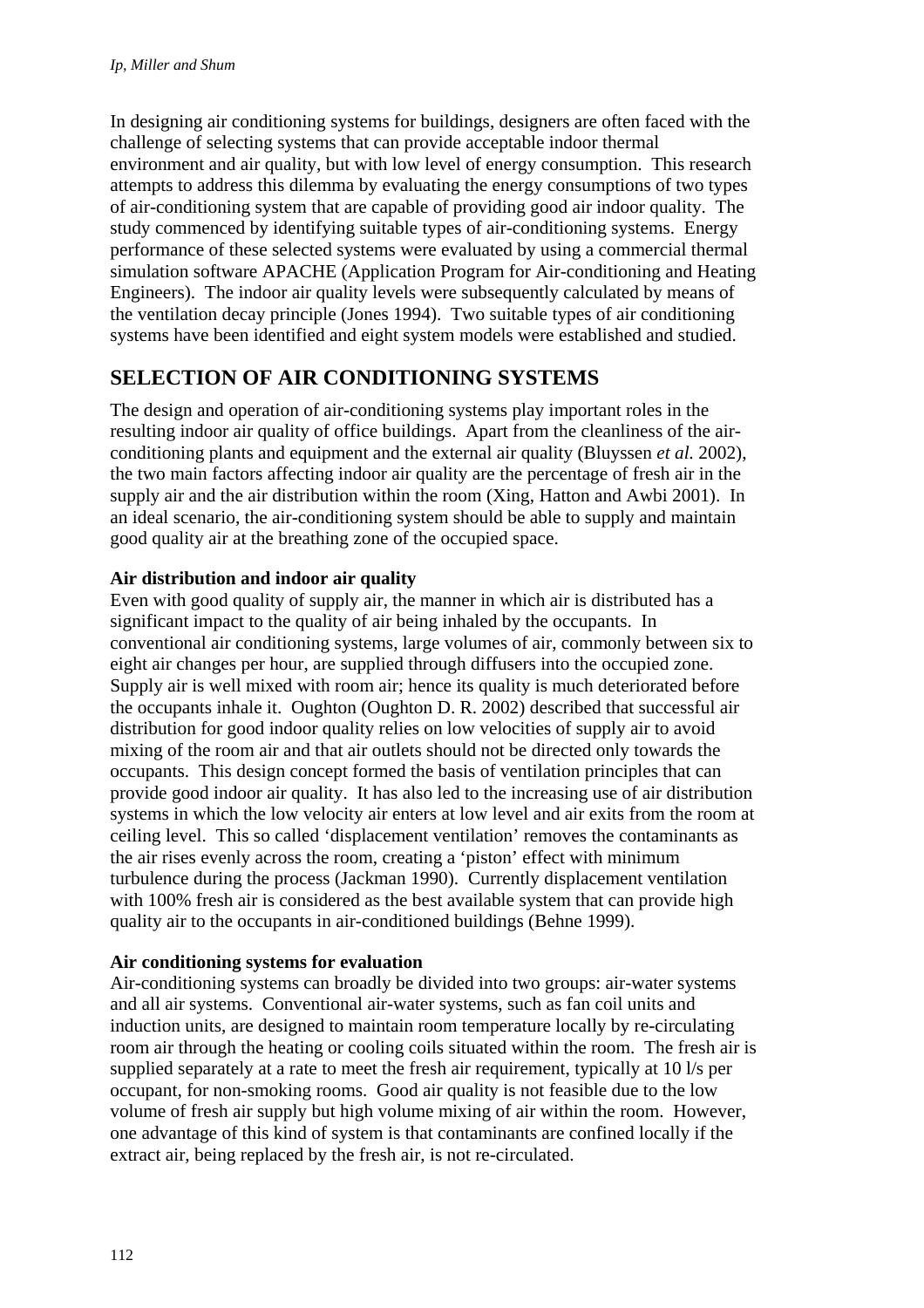Nevertheless, an improved type of air-water system, the displacement ventilation with chilled ceiling system as shown in figure 1, has been developed to provide good indoor air quality. The principle of providing good air quality by displacement ventilation discussed in the previous section is adopted in this system. The use of low velocity supply air, however, limits the cooling capacity; hence chilled ceiling or chilled beams are often required to deal with the excess cooling load. This kind of system is more complex both in its design and in operation than traditional systems as well as taking up plenum space at both floor and ceiling levels and requiring careful control of air distribution. The chilled ceiling or beams surface adds to the complexity (Abbas 1999). Apart from the capital cost, the operating cost of this kind of system is considered higher (Olsen and Chen 2002).

**Figure 1:** Displacement ventilation with chilled ceiling



The all air systems have greater flexibility to provide good indoor air quality as these systems allow a high percentage or even full fresh air supply. A commonly used system for office buildings is the variable air volume system, as shown in figure 2, in which the supply air volume is linked to the cooling load of the room. The attainment of thermal comfort in this kind of systems relies on turbulent mixing of room and supply air, the quality of air as experienced by the occupants is therefore worse than that of the displacement ventilation even when the same percentage of fresh air is supplied. However, the variable air volume systems are well established with many proven advantages, they will continue to be widely used in air-conditioned office buildings. For the purpose of this research two systems have been selected both of which the literature has shown are capable of supplying good indoor quality – the variable air volume system and displacement ventilation with chilled ceiling. The next phase of the study will focus on these two systems with the aim to evaluate the indoor air quality relative to their energy consumption.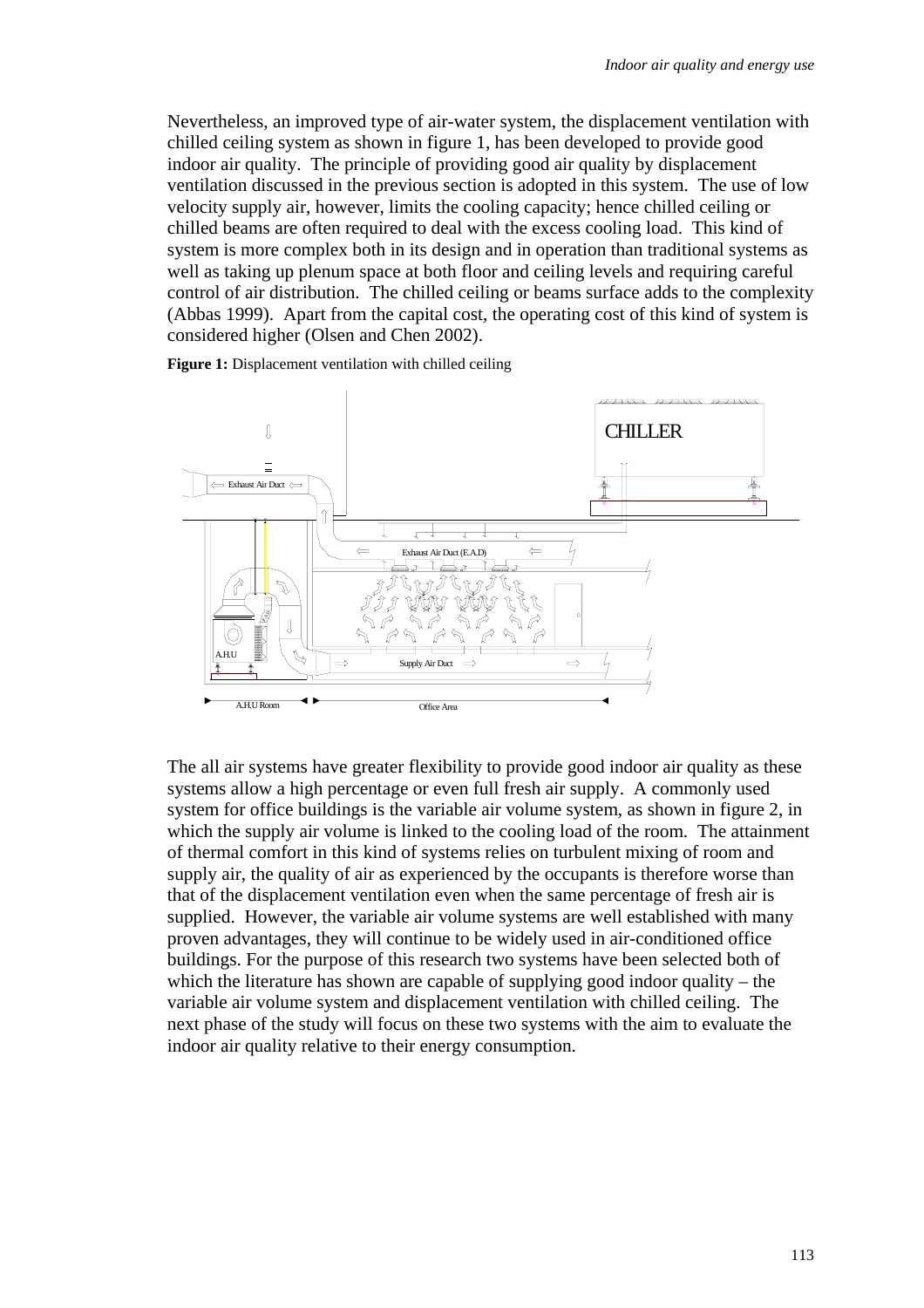



## **EVALUATION PROCESS**

To study the seasonal energy consumption of a building is complex. It involves not only the unsteady heat transfer through the fabric of the building, but also the varying indoor parameters such as the room occupancies, room temperatures, lighting loads, equipment use, as well as the type of air-conditioning systems and the associated modes of control. A dynamic computer modelling technique was deemed to be appropriate and effective for the analysis proposed in this study. Although there is programs, such as the IDA Indoor Climate and Energy (Equq 2003), developed to evaluate indoor air quality, software for direct assessment of indoor air quality that can take into account the dynamic thermal behaviour of the building and the associated plant and equipment is still under development. A two stage improvised evaluation process was adopted. The first stage was to model the thermal and energy behaviour of the case studies in a commercial dynamic simulation software APACHE. The results from APACHE were subsequently used to calculate the indoor air quality using the ventilation decay principle (Jones 1994), in the Excel spreadsheet.

#### **Dynamic computer simulation**

APACHE is a simulation program that can perform dynamic thermal analyses and energy evaluation of buildings (Ies 2003). The program allows users to specify a range of parameters that characterise the building and its operation. These include the external weather conditions, the materials used in the building fabric, the thermal requirements of the internal environment and the profiles of plant and equipment operation in each room of the building. An important feature of APACHE is its capability to simulate the air conditioning systems while performing the thermal analysis. The simulation program allows definition of different modes of operation and control mimicking closely actual buildings.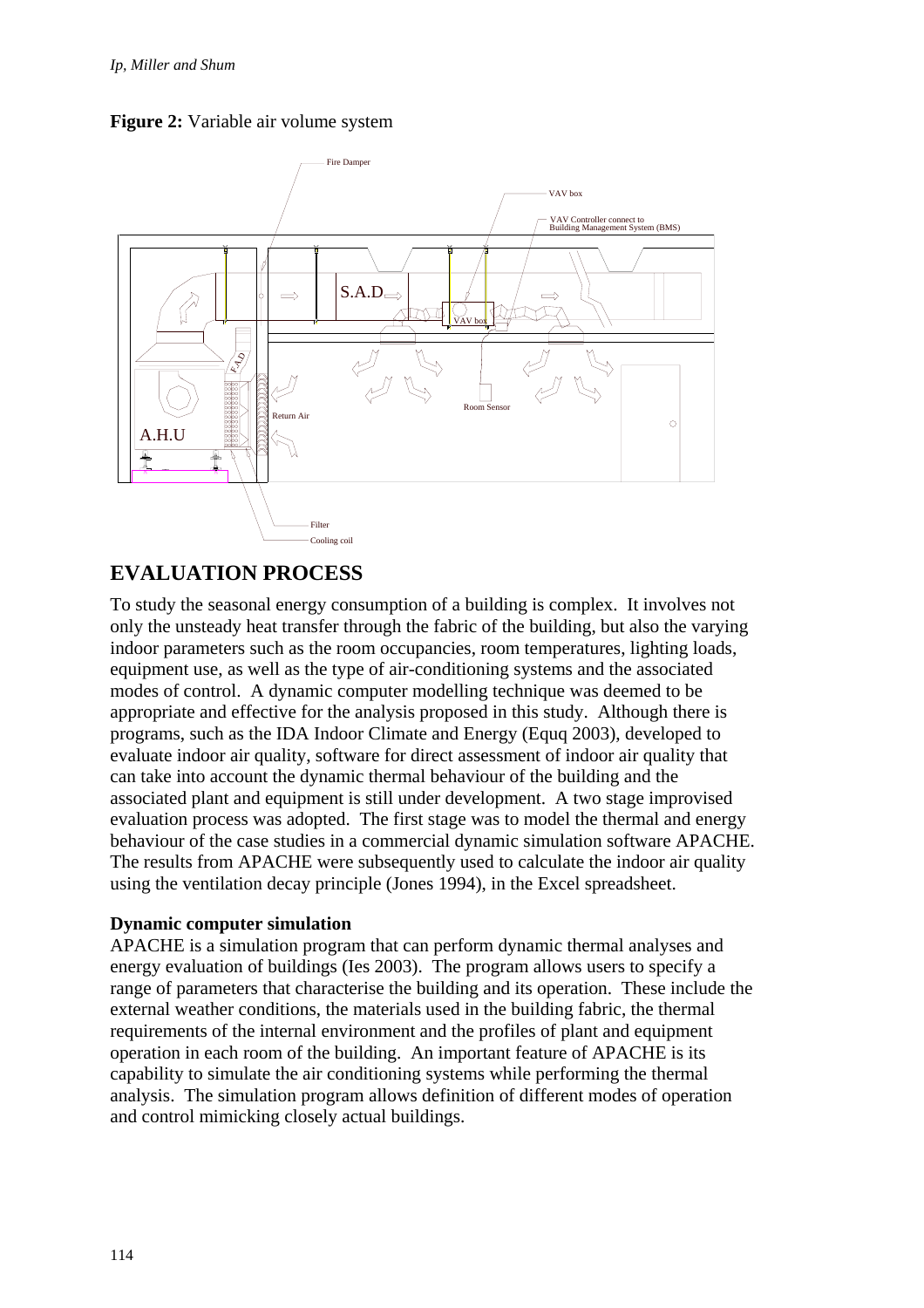#### **Simulation models**

A two storey rectangular building of 50m by 35m as shown in figure 3 was used in this study. The building has 200mm medium weight concrete external walls and double glazed windows with a thermal transmittance of  $2.8 \text{W/m}^2$  K. The roof is 150mm cast concrete flat roof with 25mm dense expanded polystyrene slab insulation. The building is occupied Monday to Friday from 0900 to 1700 and has an occupancy density of  $10m^2$  per person. The energy simulation was carried out between June and August using the weather data for London.

**Figure 3:** Plan of model office building



| System type                                                     | <b>Notation</b> |
|-----------------------------------------------------------------|-----------------|
| Displacement Ventilation with chilled ceiling and heat recovery | System A        |
| Variable Air Volume with full fresh air with heat recovery      | System B        |
| Variable Air Volume with no re-circulation and no heat recovery | System C        |
| Variable Air Volume with 20% re-circulation                     | System D        |
| Variable Air Volume with 40% re-circulation                     | System E        |
| Variable Air Volume with 60% re-circulation                     | System F        |
| Variable Air Volume with 80% re-circulation                     | System G        |
| Variable Air Volume with 100% re-circulation                    | System H        |

One displacement ventilation with chilled ceiling model and seven variable air volume systems with different percentages of air re-circulation were used in the study. The models in table 1 represent a hierarchy of air-conditioning system that can provide different levels of air quality. Systems A and B are full fresh air systems with heat recovery. As re-circulation of air is uncommon in displacement ventilation, only a full fresh air system was studied. System C is a full fresh air system without heat recovery. Systems D to H represent systems with declining indoor air qualities but increasing energy savings.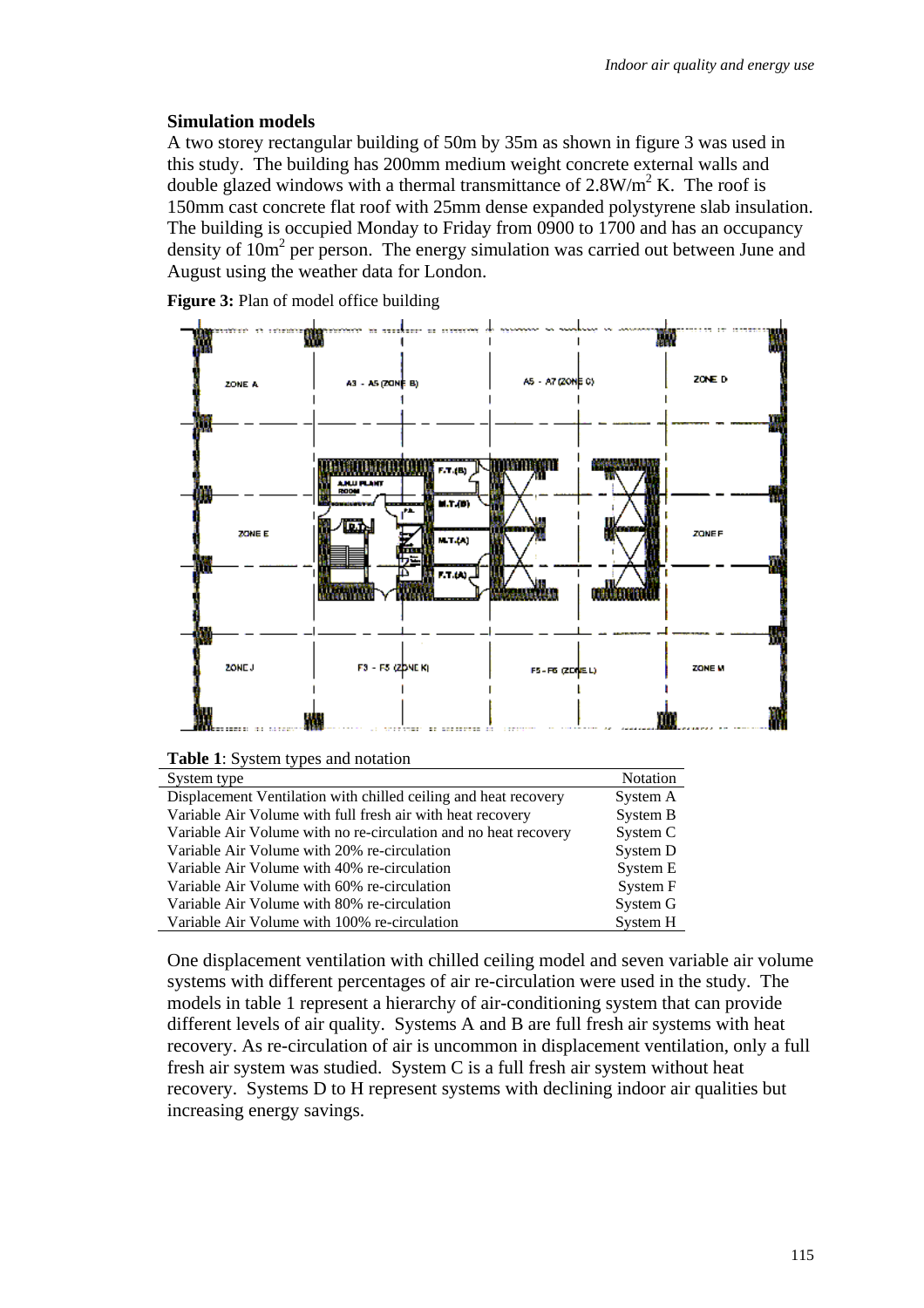#### **Indoor air quality evaluation**

The task of quantifying air quality is overwhelmed by the number of contaminants, as high as 900 different contaminants (Brooks and Davis 1992) that can be found inside buildings. Although there are guidelines and regulations regarding outdoor air quality, indoor air quality standards are still not available in the UK. Taking into consideration that the air quality is mainly related to the human activities and occupancy within the building, the use of carbon dioxide concentration - not to exceed 1000ppm - as a representative indicator is deemed appropriate (ASHRAE 1989) and has been adopted in this study.

The concentration of pollutants and carbon dioxide in any part of a room is influenced by a number of factors such as the heat sources, surface temperatures, air inlets and outlets. Detailed evaluation of pollutant concentrations would require the application of computational fluid and thermal dynamics that is beyond the scope of the current study. A homogenous well-mixed air was therefore assumed, however, it is important to recognise that even with the same percentage of fresh air supply, occupants would experience better air quality with a displacement ventilation system than a variable air volume system (Waters 1998). The resulting carbon dioxide concentration in a room is directly related to the supply air volume, the carbon dioxide concentration of the supply air and the initial carbon dioxide concentration in the room.

## **RESULTS AND DISCUSSION**

Eight systems were simulated over the summer period between  $1<sup>st</sup>$  June to  $31<sup>st</sup>$  August. The simulation assumed constant outdoor air quality and the same level of indoor air quality in the morning.

#### **Variable air volume systems (VAV) with air re-circulation**

Five variable air volume systems with percentages of return air at 20%, 40%, 60% 80% and 100% were used in the dynamic simulation. The volume of supply air in this kind of system varies in response to the cooling load. While the temperature is maintained at the set point, the levels of indoor air quality fluctuate widely during the day. Figure 4 and 5 summarise the maximum and minimum levels of carbon dioxide concentration during the working hours over the summer period for variable air volume systems with air re-circulation. It shows the lack of control to the indoor air quality due to different percentages of fresh air and the variable supply air volume.

The results indicated that:

- For systems with 60% or higher percentages of fresh air in the supply, the indoor air quality reached steady state during the course of the day indicating that the rate of carbon dioxide generated within the space is balanced by the rate of removal. The greater the fresh air rate, the quicker the system approaches the steady state. This occurred within one hour for system with 60% or 80% fresh air;
- The indoor air quality level continues to deteriorate during the day if the supply fresh air is less than 60%;
- Carbon dioxide concentration is nearly eight times the maximum recommended by American Society of Heating Refrigeration and Airconditioning Engineers (ASHRAE 1989) in the system with only 20% fresh air in the supply;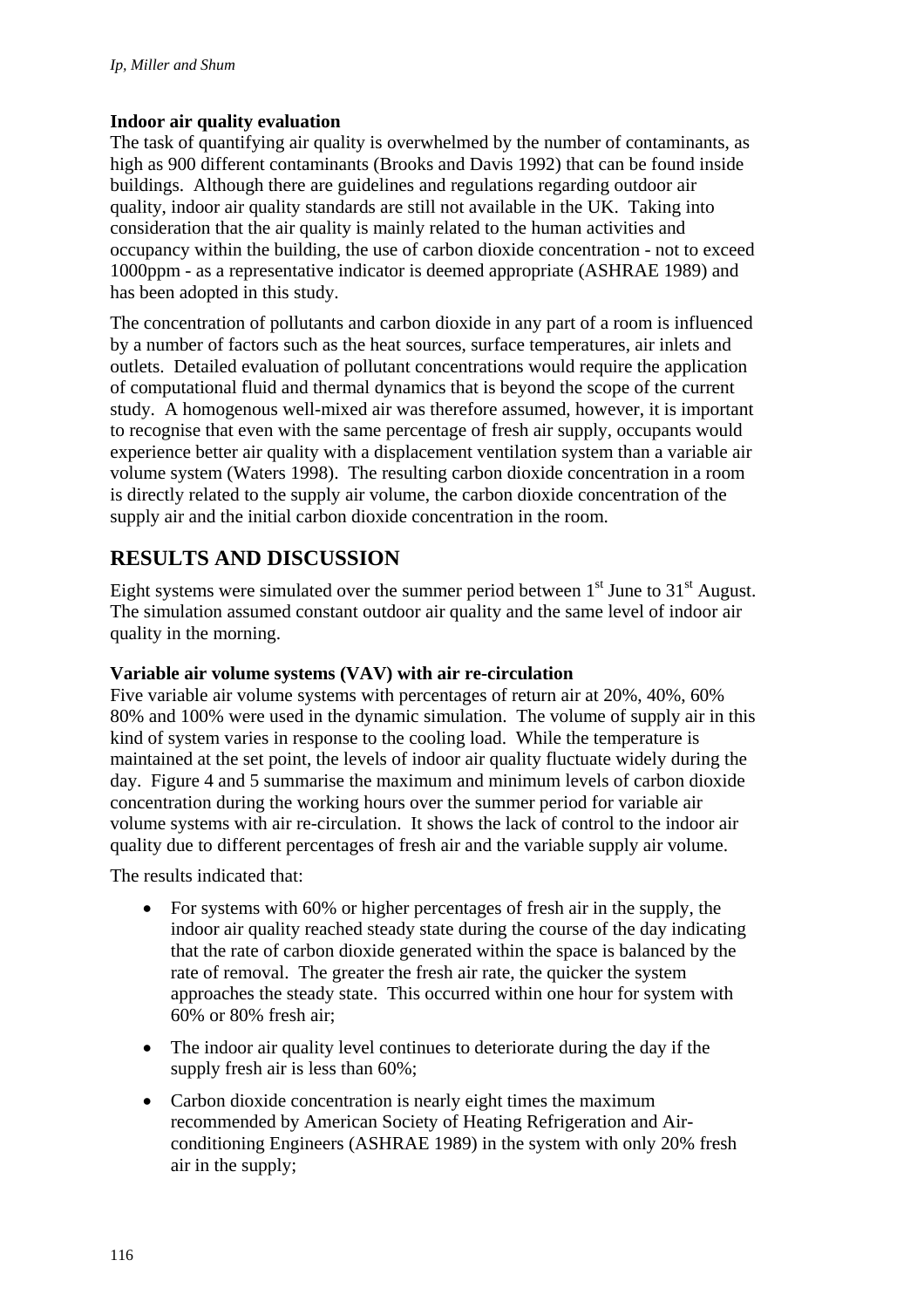

**Figure 4:** Minimum carbon dioxide concentration during the working hours

**Figure 5:** Maximum carbon dioxide concentration during the working hours

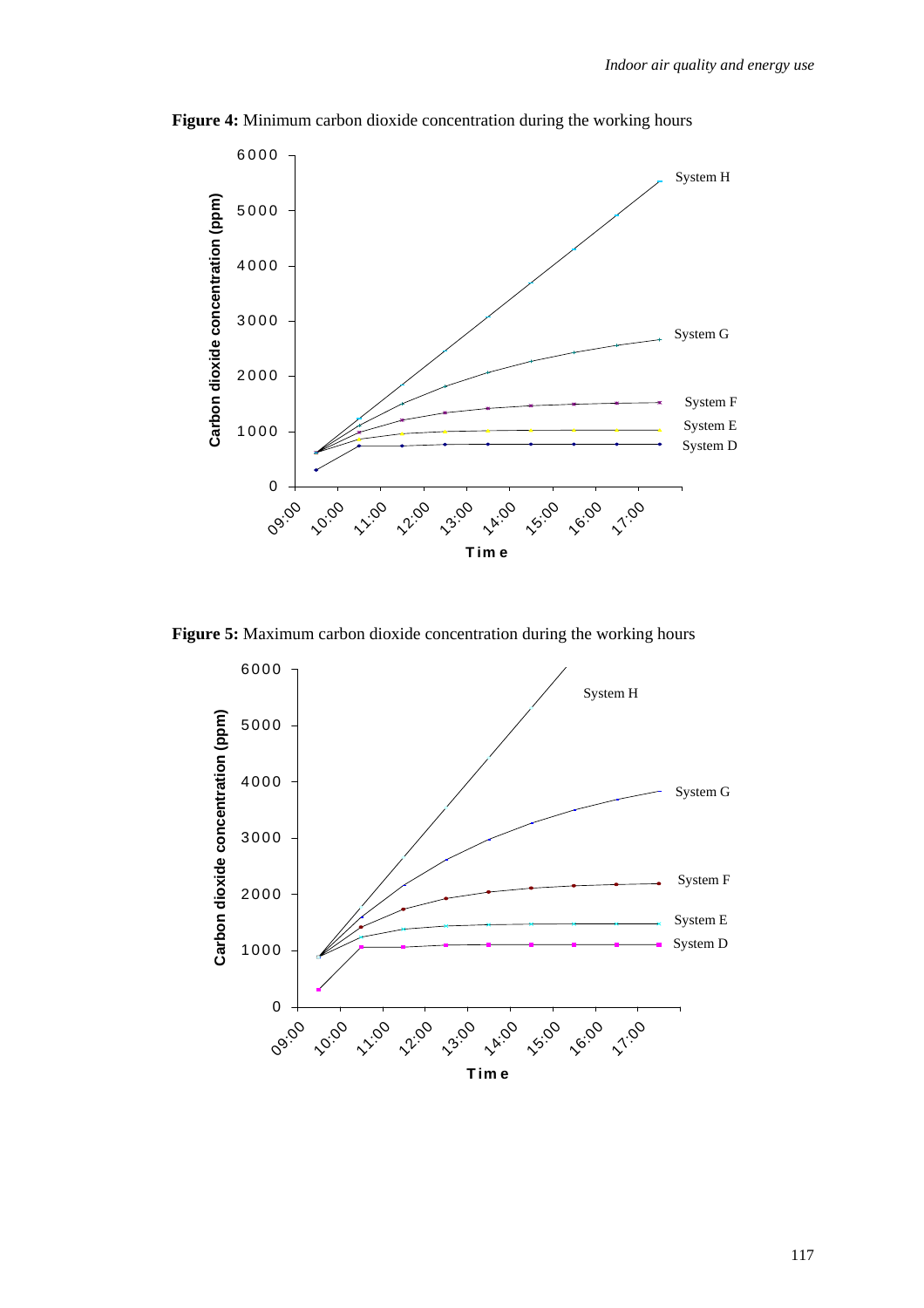- The nature of variable air volume supply resulted in variable levels of indoor air quality. For instance, system D at maximum supply air flow rate produced a carbon dioxide concentration of 765 ppm but rises to 1105 ppm when the system is at minimum supply air flow rate;
- The systems that meet the ASHRAE standard for indoor air quality are the systems that used less than 20% re-circulated air and running at maximum air change rates;
- Carbon dioxide concentrations at the beginning of the day are considered to be the same as outside air. The levels of carbon dioxide will be higher if the air in the building is not fully flushed after office hours.

There was a direct correlation between indoor air quality and energy use. Energy use decreases as the percentages of re-circulation air increase. Figure 6 summarises the energy use of the systems. Energy saving of 60% can be achieved if the percentage of air re-circulation is increased from 0% to 100%. The simulation outcomes of the air conditioning energy consumptions are comparable to the energy consumption figures quoted in the EEO energy consumption guide 19 (DEFRA 2003), as in the case of system D at 35 kWh/m<sup>2</sup>.





### **VAV with full fresh air**

The calculated concentration of carbon dioxide for a variable air volume system with full fresh air supply varied between 590 ppm and 900 ppm. This level of indoor air quality is well within the ASHRAE recommendation. However, the use of full fresh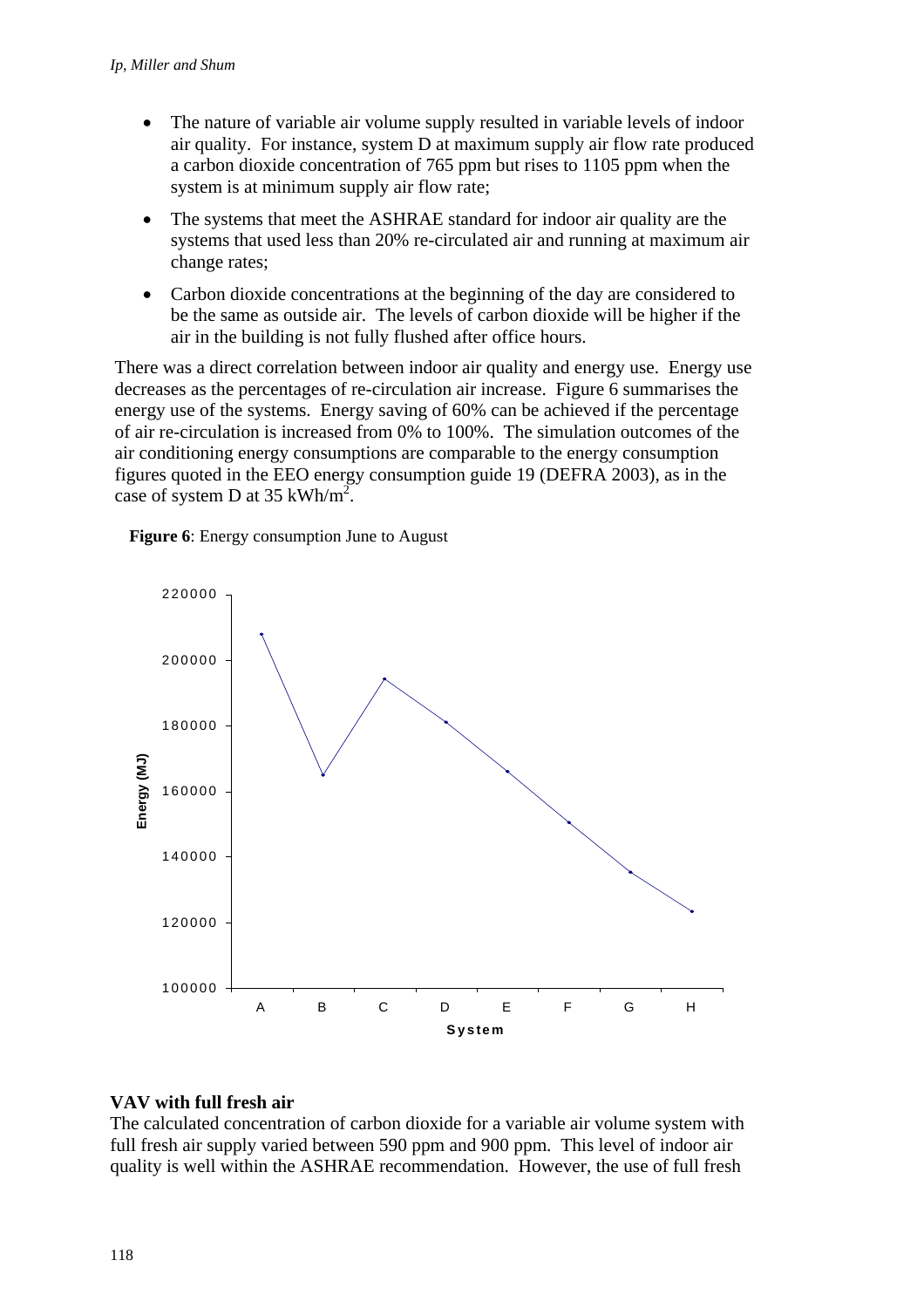air would result in much higher energy consumption unless alleviated by introducing a heat recovery system. Simulation of a heat recovery system with a recovery efficiency of 50% resulted in an energy saving of approximately 20% in comparison with a full fresh air variable air volume system. The air change rate has significant implications on energy use as well as indoor air quality; hence, a balance must be determined.

#### **Displacement ventilation with chilled ceiling**

Unlike the variable air volume systems in which the carbon dioxide concentration in the room is related to the cooling or heating loads, the displacement ventilation system maintains the carbon dioxide concentration at a level of 590 ppm when operated under a constant occupancy profile. This level of carbon dioxide is 40% lower than that recommended in the ASHRAE standard. Hence, there is room for reducing energy consumption by reducing the fresh air supply. Even at the same calculated carbon dioxide concentration the displacement ventilation will have a better indoor air quality. This is due to the fact that contaminants are continuously replaced in a laminar flow manner in the occupied space. However, the evaluation of this actual level of carbon dioxide would involve the use of computational fluid dynamics that is beyond the scope of the current study.

Simulation results showed that this kind of system would use 207882 MJ during the summer season, which is higher than all the variable air volume systems. The higher energy consumption is partly due to operation of the chilled ceiling system. However, results showed that it is only 6.5% more than the full fresh air variable air volume system with heat recovery.

## **CONCLUSIONS**

Displacement ventilation, in which room air is effectively replaced by fresh air, is the best option for achieving good indoor air quality. Although the results showed that the carbon dioxide level in a displacement ventilation is 40% lower than that specified in the ASHRAE guide, the actual level at breathing level would be even lower as current analysis assumed homogeneous mixing. On the other hand indoor air quality varies significantly in the variable air volume systems ranging from 600ppm to 8000ppm of carbon dioxide. Poor indoor air quality is often a result of attempts to save energy through high percentage air re-circulation and the results showed that a tempting cost saving of 60% could be achieved by such a practice. This study also demonstrated that variable air volume systems that use more than 20% of air recirculation would not achieve the acceptable level of indoor air quality as recommended by ASHRAE.

Although the displacement ventilation with chilled ceiling will involve higher capital cost, this study indicated that the operating energy is comparable to the variable air volume system with full fresh air supply. Current model shows a 6.5% higher cost but further saving can be achieved by the dynamic control of fresh air supply and optimising the capacity of the chilled ceiling.

This study has identified that displacement ventilation can provide acceptable indoor air quality in air-conditioned office buildings. It shows that computer simulation is a versatile and inexpensive tool for the study of indoor air quality and energy consumption. Of those studied only three simulation models meet the acceptable indoor air quality levels and this study highlights the importance of using heat recovery to improve the energy efficiency. As indoor air quality is becoming an